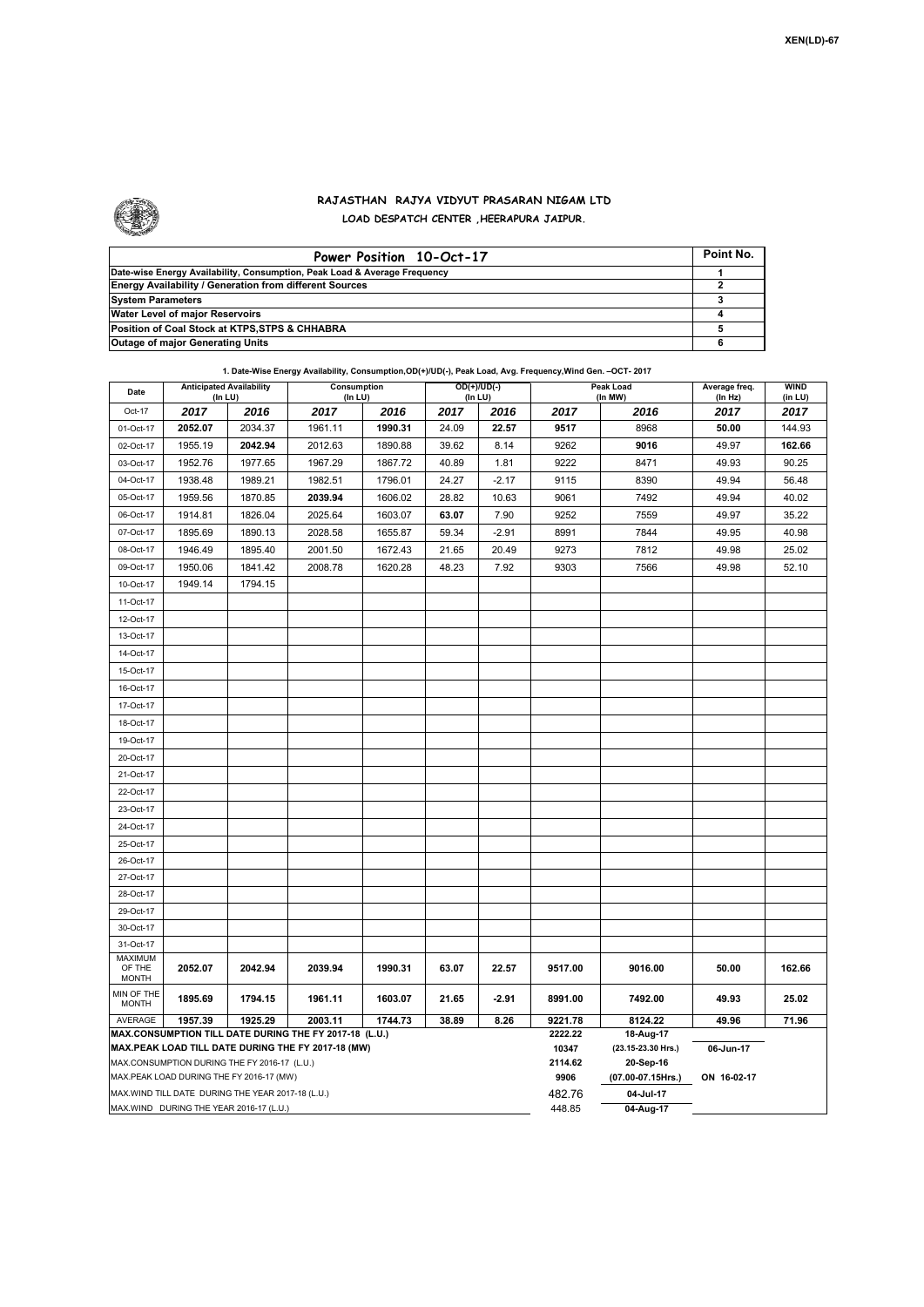| (In LU) |                                                     |                 |                             |                 |  |  |  |  |  |
|---------|-----------------------------------------------------|-----------------|-----------------------------|-----------------|--|--|--|--|--|
| S.No.   | Sources Available to Rajasthan / Installed          | Prior           | Prior                       | Actual          |  |  |  |  |  |
|         | Capacity as on 30.09.2016                           |                 | assessment of assessment of | Energy          |  |  |  |  |  |
|         | (In MW)                                             | Avail. For next | Avail.                      | <b>Received</b> |  |  |  |  |  |
|         |                                                     | Day             |                             |                 |  |  |  |  |  |
|         |                                                     |                 |                             |                 |  |  |  |  |  |
| 1       | KTPS (1240/1240)                                    | 172.95          | 133.00                      | 134.22          |  |  |  |  |  |
| 2       | STPS (1500/1500)                                    | 164.00          | 218.00                      | 184.61          |  |  |  |  |  |
| 3       | DHOLPUR GAS CCPP (330/330)                          | 0.00            | 0.00                        | 24.88           |  |  |  |  |  |
| 4       | RAMGARH (273.5/273.5)                               | 46.00           | 37.00                       | 40.71           |  |  |  |  |  |
| 5       | RAPP-A(200/200)                                     | 41.00           | 41.00                       | 41.81           |  |  |  |  |  |
| 6       | MAHI (140/140)                                      | 0.00            | 0.00                        | 0.21            |  |  |  |  |  |
| 7       | CHAMBAL (RPS+JS) (135.5/271)                        | 29.00           | 24.50                       | 19.92           |  |  |  |  |  |
| 8       | <b>GIRAL LIGNITE (250/250)</b>                      | 0.00            | 0.00                        | 0.00            |  |  |  |  |  |
| 9       | CHHABRA TPS 1000/1000)                              | 164.00          | 164.00                      | 155.12          |  |  |  |  |  |
| 10      | ADANI (TPS) + KALISINDH (TPS)                       | 285.00          | 284.00                      | 279.03          |  |  |  |  |  |
|         | $(1200+1200/1320+1200)$                             |                 |                             |                 |  |  |  |  |  |
| 11      | WIND FARM (3980.40/4119.15)                         | 48.75           | 56.00                       | 52.10           |  |  |  |  |  |
| 12      | SOLAR POWER(737.70/1295.70)                         | 0.00            | 0.00                        | 0.00            |  |  |  |  |  |
| 13      | CAPTIVE POWER PLANTS                                | 0.00            | 0.00                        | 0.00            |  |  |  |  |  |
| 14      | REGIONAL (INTRA STATE) O.A. (VLTPS)                 | 0.00            | 0.00                        | 0.00            |  |  |  |  |  |
| 15      | OPEN ACCESS                                         | 42.13           | 31.01                       | 31.01           |  |  |  |  |  |
| 16      | BIOMASS - (101.95/119.25)                           | 4.00            | 4.00                        | 3.67            |  |  |  |  |  |
| 17      | BARSINGHSAR LTPS(250/250)                           | 30.86           | 53.00                       | 45.54           |  |  |  |  |  |
| 18      | RAJWEST (1080/1080)                                 | 213.39          | 172.00                      | 171.04          |  |  |  |  |  |
|         | <b>TOTAL (A): 1-18</b>                              | 1241.08         | 1217.51                     | 1183.87         |  |  |  |  |  |
| 19      | <b>BBMB COMPLEX</b>                                 |                 |                             |                 |  |  |  |  |  |
|         | a) BHAKRA(230.79/1516.3)                            | 30.68           |                             |                 |  |  |  |  |  |
|         |                                                     |                 | 31.15                       | 30.72           |  |  |  |  |  |
|         | b) DEHAR (198/990)                                  | 17.64           | 17.56                       | 16.92           |  |  |  |  |  |
|         | c) PONG (231.66/396)                                | 33.76           | 36.99                       | 35.95           |  |  |  |  |  |
|         | TOTAL: a TO c                                       | 82.08           | 85.71                       | 83.59           |  |  |  |  |  |
| 20      | <b>CENTRAL STATIONS</b>                             |                 |                             |                 |  |  |  |  |  |
|         | d) SINGRAULI (300/2000)                             | 90.58           | 90.29                       | 90.29           |  |  |  |  |  |
|         | (310.24/3000)<br>e) RIHAND                          | 118.65          | 117.68                      | 117.54          |  |  |  |  |  |
|         | f) UNCHAHAR-I(20/420)                               | 4.71            | 2.48                        | 2.48            |  |  |  |  |  |
|         | g) UNCHAHAR-II& III(61/630)                         | 44.00           | 33.39                       | 33.39           |  |  |  |  |  |
|         | h) INDIRA GANDHI STPS(JHAJHAR) 0.00/1500)           | 0.00            | 0.00                        | 0.00            |  |  |  |  |  |
|         | i) NCTPS DADRI St-II (43.22/980) + DADRI-TH         | 20.11           | 9.44                        | 9.44            |  |  |  |  |  |
|         | j) DADRI GAS (77/830)                               | 16.01           | 4.35                        | 17.96           |  |  |  |  |  |
|         | $k)$ ANTA<br>(83.07/419)                            | 4.95            | 2.81                        | 14.64           |  |  |  |  |  |
|         | I) AURAIYA<br>(61.03/663)                           | 2.99            | 1.84                        | 62.70           |  |  |  |  |  |
|         | m) NAPP<br>(44/440)                                 | 9.41            | 9.41                        | 9.41            |  |  |  |  |  |
|         | $n)$ RAPP-B<br>(125/440)                            | 33.33           | 33.33                       | 33.33           |  |  |  |  |  |
|         | o) RAPP-C<br>(88/440)                               | 19.86           | 19.86                       | 19.86           |  |  |  |  |  |
|         | p) SALAL<br>(20.36/690)                             | 1.95            | 1.96                        | 2.03            |  |  |  |  |  |
|         | (70.37/720)<br>q) URI                               | 3.96            | 3.79                        | 3.61            |  |  |  |  |  |
|         | r) TANAKPUR (10.86/94)                              | 2.22            | 2.24                        | 2.20            |  |  |  |  |  |
|         | s) CHAMERA - (105.84/540)                           | 7.49            | 7.49                        | 7.49            |  |  |  |  |  |
|         | t) CHAMERA-II (29.01/300)                           | 3.29            | 3.29                        | 2.73            |  |  |  |  |  |
|         | u) CHAMERA-III (25.21/231)                          | 2.58            | 2.58                        | 2.19            |  |  |  |  |  |
|         | v) DHAULIGANGA (27/280)                             | 3.68            | 3.72                        | 3.38            |  |  |  |  |  |
|         | w) DULHASTI (42.42/390)                             | 10.09           | 10.09                       | 10.09           |  |  |  |  |  |
|         | x) SEWA (13/120)                                    | 0.39            | 0.39                        | 0.39            |  |  |  |  |  |
|         | y) NJPC (112.00/1500) + RAMPUR(31.808/412.02)       | 15.80           | 15.85                       | 15.53           |  |  |  |  |  |
|         | z) TEHRI (75/1000)                                  | 5.18            | 5.11                        | 5.18            |  |  |  |  |  |
|         | aa) KOTESHWR (33.44/400) + PARBATI3 (56.73/520)     | 5.36            | 6.44                        | 10.01           |  |  |  |  |  |
|         | ab) TALA                                            | 2.29            | 2.29                        | 2.29            |  |  |  |  |  |
|         | ac) MUNDRA UMPP (380/4000)                          |                 |                             |                 |  |  |  |  |  |
|         |                                                     | 70.08           | 70.08                       | 70.08           |  |  |  |  |  |
|         | ad) SASAN (372/3960)                                | 58.08           | 58.08                       | 58.08           |  |  |  |  |  |
|         | ae) FRKKA+KHLGN+TLCHR (70.18/3940)                  | 29.69           | 26.10                       | 26.10           |  |  |  |  |  |
|         | af) URS POWER(DADRI TH-I)                           | 0.00            | 0.00                        | 0.00            |  |  |  |  |  |
|         | TOTAL SCHEDULE(a TO af)                             | 668.78          | 630.06                      | 715.98          |  |  |  |  |  |
|         | LOSSES                                              | $-22.09$        | $-20.89$                    | $-27.33$        |  |  |  |  |  |
|         | NET SCHEDULED                                       | 646.70          | 609.17                      | 688.65          |  |  |  |  |  |
| 21      | BILATERAL (REG.) EXCL. BANKING                      | 8.56            | 8.56                        | 8.56            |  |  |  |  |  |
| 22      | <b>BANKING</b>                                      | 0.00            | 0.00                        | 0.00            |  |  |  |  |  |
| 23      | BILATERAL(INTER-REG.). EXCLUDING (ISOA &            | 67.17           | 110.16                      | 79.41           |  |  |  |  |  |
| 24      | BANKING)<br>INTER STATE OPEN ACCESS (BILATERAL+IEX) | $-42.13$        | $-31.01$                    | $-31.01$        |  |  |  |  |  |
|         |                                                     |                 |                             |                 |  |  |  |  |  |
| 25      | INDIAN ENERGY EXCHANGE                              | 27.76           | 31.08                       | 31.08           |  |  |  |  |  |
|         | <b>TOTAL(B): (19 TO 25)</b>                         | 708.06          | 732.54                      | 776.69          |  |  |  |  |  |
|         | TOTAL GENERATION (A +B) : 1 TO 25                   |                 |                             | 1960.56         |  |  |  |  |  |
|         | OVER DRAWAL (+)/UNDER DRAWAL (-)                    |                 |                             | 48.23           |  |  |  |  |  |
|         | <b>GRAND TOTAL</b>                                  | 1949.14         | 1950.06                     | 2008.78         |  |  |  |  |  |
|         | <b>LAST YEAR</b>                                    | 1794.15         | 1841.42                     | 1620.28         |  |  |  |  |  |

## **2.Anticipated Availability/Generation From Different Sources**